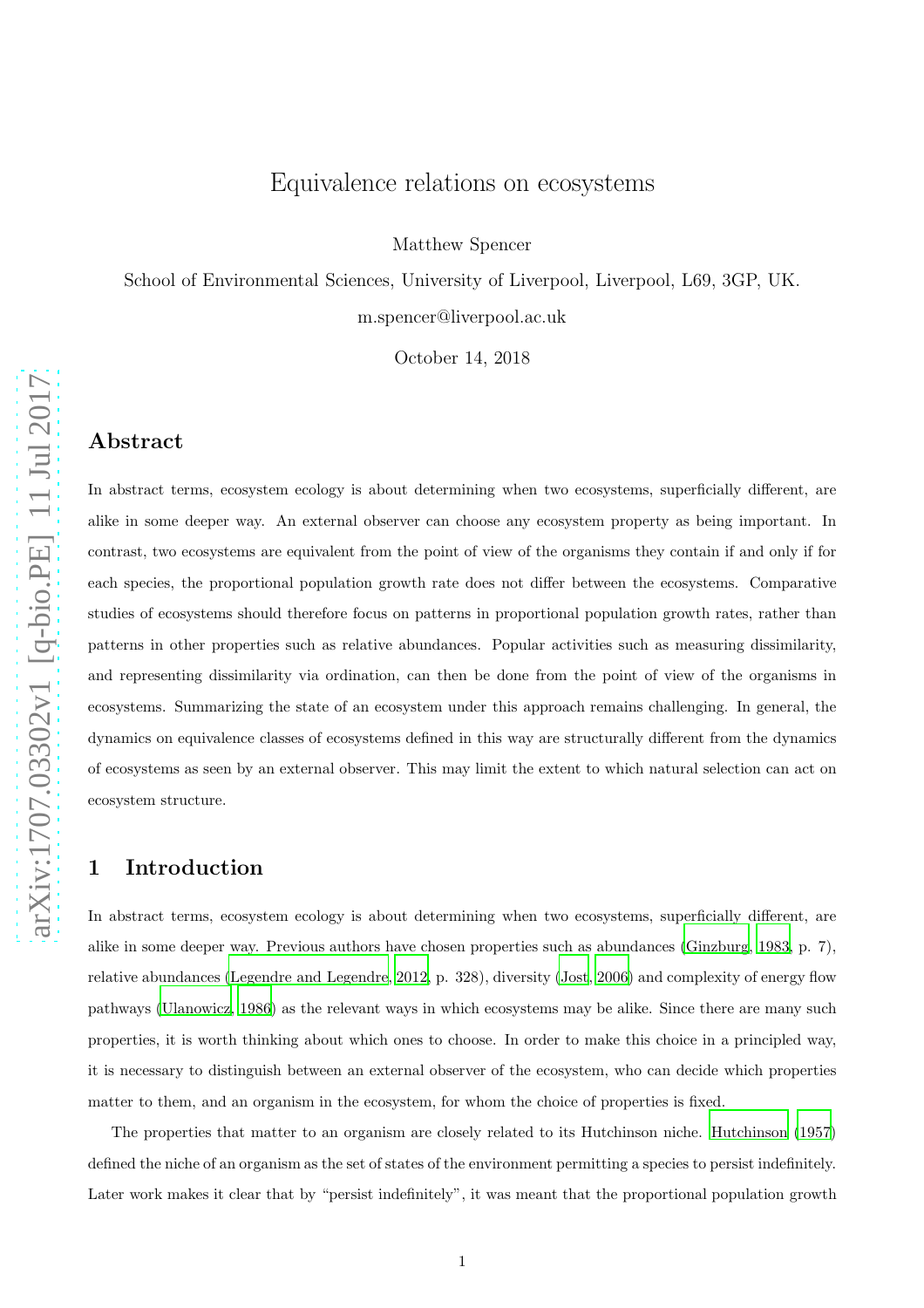rate for the species was non-negative [\(Hutchinson, 1978,](#page-11-4) p. 194), where proportional population growth rate is the per-capita population growth rate when abundance is measured in individuals, the mass-specific population growth rate when measured as biomass, and so on. This initial view of niche space was essentially static. [Maguire \(1973\)](#page-12-1) introduced both structure and dynamics into niche space. Structure was provided by level sets (contours, if niche space is two-dimensional) of equal proportional population growth rate, and dynamics by movement through niche space, driven either by external changes, or as a consequence of population growth. Maguire explicitly stated that this view of niche space allows us to examine "the total environment of a species, a population, or an individual . . . through its 'biological eyes' ", in other words as an organism within the ecosystem would see it, rather than as an external observer. Of course, organisms do not "see" population growth rate, so that the "biological eyes" of a species must be interpreted as the outcome of the process relating population growth rate to environment.

Exponential growth of a population occurs when "nothing happens in the environment" [\(Ginzburg, 1986\)](#page-11-5). However, it is worth thinking about what "nothing" means. [Maguire \(1973\)](#page-12-1), and later [Tilman \(1980\)](#page-12-2), concentrated on movement through niche space, from one level set to another (Figure [1,](#page-14-0) solid arrow). Since proportional population growth rate is changing, population growth is not exponential, and something is happening to the environment. A situation not considered in detail by [Maguire \(1973\)](#page-12-1) and [Tilman \(1980\)](#page-12-2) is shown by the dashed arrow in Figure [1.](#page-14-0) Here, the environment is changing, but in such a way that we remain in the same level set in niche space. Although this is unlikely to occur in nature, it is important conceptually. In such cases, "nothing happens" from the point of view of the species, even though to an external observer, something is happening. In general, two ecosystems which are superficially different can be equivalent from the point of view of a species if they are in the same level set in niche space and therefore lead to the same proportional population growth rate. In other words, proportional population growth rates are the natural units in which to measure ecosystem state from the point of view of an organism, and there is no necessary connection between these natural units and the properties of the system that seem most natural to an external observer [\(Rosen, 1978,](#page-12-3) p. xii).

This natural definition of ecosystem state suggests some immediate questions. First, applying this definition across all species in an ecosystem leads to a high-dimensional state. Ecosystem properties visible to an external observer, such as diversity, are often summarized in a low-dimensional way, for example using diversity indices [\(Jost](#page-11-2), [2006\)](#page-11-2). Can the same be done for the natural measure of ecosystem state? Second, the relationship between the dynamics of an ecosystem (including all properties that an external observer could measure) and the dynamics of ecosystem states (as experienced by organisms) may have important consequences for attempts to explain patterns in ecosystem structure [\(Borrelli et al., 2015\)](#page-11-6). Natural selection cannot distinguish between groups of organisms with the same proportional population growth rates. As a result, there will be variation among ecosystems (visible to an external observer) on which natural selection cannot act. To what extent does this limit the role of natural selection as an explanation for ecosystem structure?

Here, I define equivalence of ecosystems from the point of view of the organisms involved, in terms of proportional population growth rates. I outline the relationship between dynamics on equivalence classes of ecosystems (from the point of view of organisms) and dynamics as seen by an external observer. I identify classes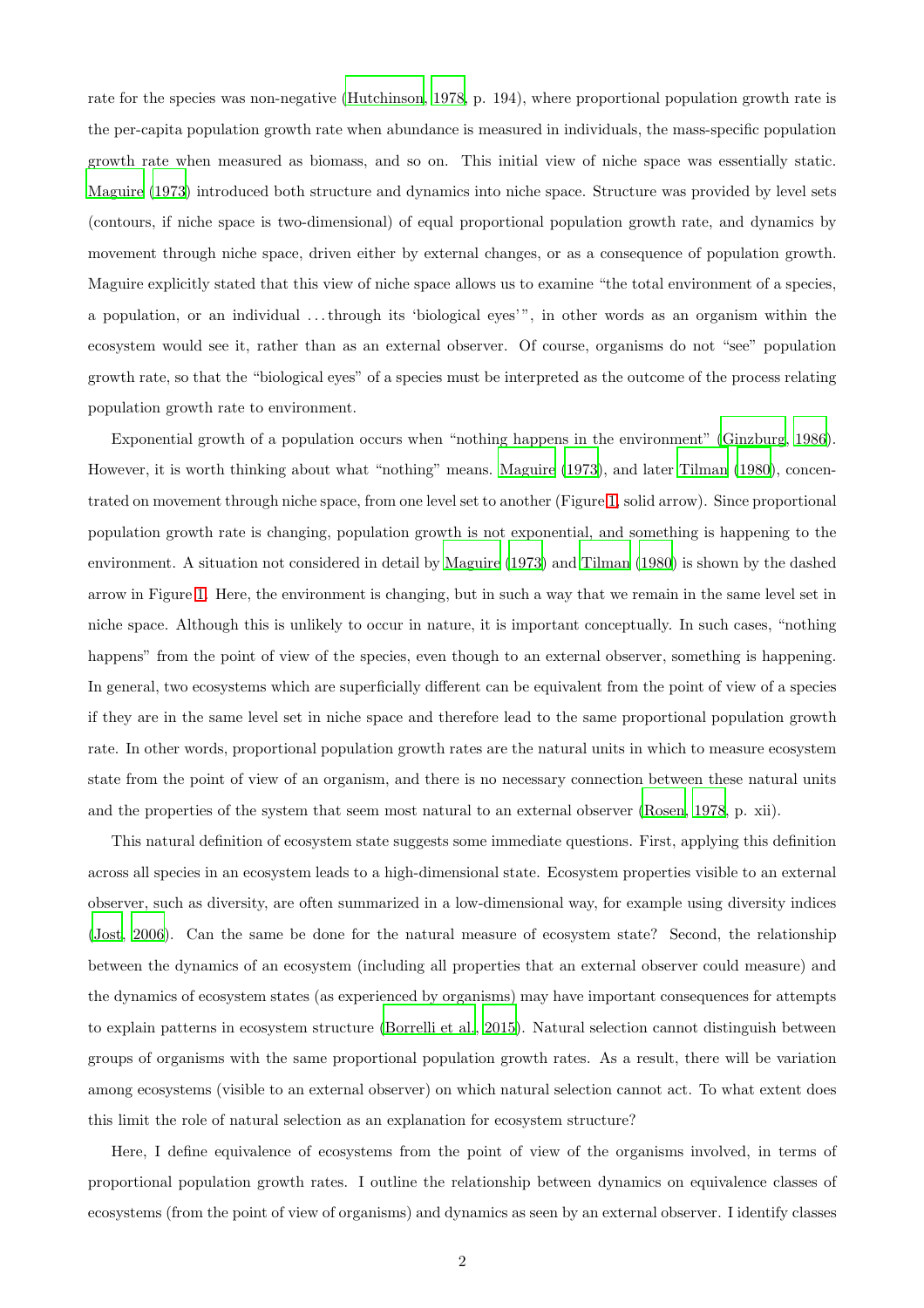of ecosystems differing in the relationship between these two kinds of dynamics. I discuss the consequences of these ideas for comparative studies of ecosystems, summaries of ecosystem state, and the mechanisms that may generate regularities at the ecosystem level.

### 2 Equivalence from the point of view of organisms

<span id="page-2-0"></span>**Definition 1.** Let  $\Omega$  be a volume in two- or three-dimensional physical space. Let  $\mathbf{x} = (x_1, x_2, \dots, x_n)$  be the abundances (e.g. numbers of individuals, if individuals are well-defined, or cover or biomass otherwise) of all the n species present in  $\Omega$  ( $x_i \in \mathbb{R}_{>0}, i = 1, \ldots, n$ ). Let  $\mathbf{y} = y_1, y_2, \ldots, y_m$  be the values of all the physicochemical variables affecting any of these species  $(y_i \in \mathbb{R}, i = 1, \ldots, m)$ . Then  $s = \{ \Omega, \mathbf{x}, \mathbf{y} \}$  is an *ecosystem*.

Definition [1](#page-2-0) is not greatly different from standard usage, but it is necessary to have a precise definition. Let S be the set of ecosystems in which exactly the same set of n species are present. Let  $\alpha$  be an endomap of S (a function with domain and codomain S: [Lawvere and Schanuel, 2009,](#page-11-7) p. 15), describing ecosystem dynamics within S. In what follows, I assume for simplicity that dynamics operate in discrete time. Essentially the same arguments as those below can be made in continuous time, the only difference being that there must then be an endomap  $\alpha_t$  for each real number t, satisfying  $\alpha_0 = 1_S$  (the identity in S) and  $\alpha_{t+u} = \alpha_t \circ \alpha_u$ , i.e. the composition  $\alpha_t$  following  $\alpha_u$  [\(Lawvere and Schanuel](#page-11-7), [2009](#page-11-7), p. 169).

Let  $r_i : S \to \mathbb{R}$  be a function such that  $r_i(s)$  is the contribution of endogenous processes (e.g. births and deaths) to the proportional growth rate of the ith species. In a finite population, this is interpreted as the expected value over demographic stochasticity. There is no need to consider environmental stochasticity, because by definition, all the variables that affect  $r_i$  are specified in s. I do not require that s is a closed ecosystem, but I do not include immigration and emigration in  $r_i(s)$ . This is consistent with the view that immigration and emigration should not be considered when determining the suitability of an environment for a species, which resolves some of the problems with connecting the definition of a niche to the distribution of a species [\(Drake and Richards](#page-11-8), [2017\)](#page-11-8).

To the *i*th species, two ecosystems  $s, s' \in S$  are equivalent if and only if  $r_i(s) = r_i(s')$ . As argued above, when this condition is satisfied, the two ecosystems lie in the same level set in niche space for the *i*th species, so that from the point of view of the species, "nothing happens" if we move from one to the other, even though the ecosystems may appear different to an external observer. In other words, a unit of abundance of the ith species in ecosystem s would neither benefit nor suffer in evolutionary terms if exchanged with a unit of abundance of *i* from ecosystem s'. Let  $\sim_i$  be the relation defined on S by s  $\sim_i s'$  if and only if  $r_i(s) = r_i(s')$ . This is an equivalence relation because it is reflexive, symmetric and transitive [\(Halmos](#page-11-9), [1974,](#page-11-9) p. 28). The elements of the quotient set  $S/\sim_i$  (the equivalence classes of  $\sim_i$  in S) are the level sets in niche space for species i, provided that the abundance of any species having a direct effect on  $r_i$  is included as a niche axis [\(Maguire](#page-12-1), [1973\)](#page-12-1).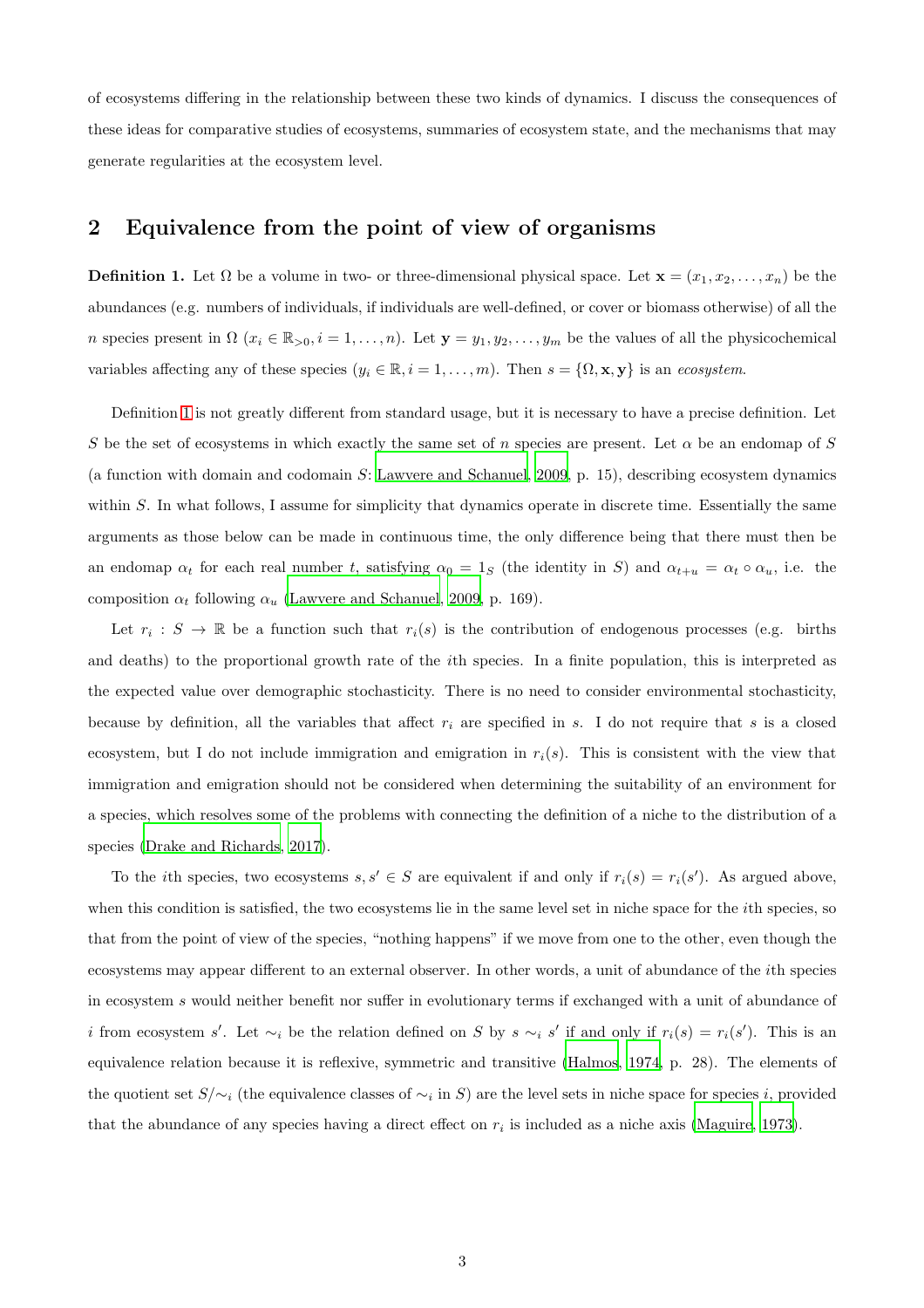**Definition 2.** Let  $r$  be the function

$$
r: S \to \mathbb{R}^n
$$

$$
s \mapsto (r_1(s), \dots, r_n(s)),
$$

which maps ecosystems to *n*-tuples of real numbers representing proportional population growth rates of all species. Because the set of such *n*-tuples is important, it is worth giving it a symbol  $(R)$  and a name: the growth space of the ecosystem [\(Spencer](#page-12-4), [2015\)](#page-12-4). Let  $\sim$  be the relation on S defined by r (i.e. s  $\sim$  s' means that  $r(s) = r(s')$ ). Again, this is reflexive, transitive and symmetric, so it is an equivalence relation. Then I say that ecosystems  $s, s' \in S$  are *equivalent* (from the point of view of every species) if and only if  $s \sim s'$ . In other words, two ecosystems are equivalent if and only if for each species, the proportional population growth rate does not differ between the ecosystems.

The elements of the quotient set  $S/\sim$  are the intersections of the quotient sets  $S/\sim_1, \ldots, S/\sim_n$ , i.e.  $S/\sim$  $S/(\bigcap_{i=1}^n\sim_i)$ . In biological terms, these are the intersections of a given set of level sets for each species in niche space. Note that some of these intersections may be empty. Studying intersections of sets in niche space has been productive in the past. For example, [Hutchinson \(1957\)](#page-11-3) focused on intersections of the sets  $r_i \geq 0$ , and [Tilman \(1980\)](#page-12-2) focused on intersections of the level sets  $r_i = 0$ , in order to study the potential for coexistence. However, the intersections of other level sets are also biologically important, a point I return to in the discussion.

I do not assume that either  $\alpha$  or r has any particular form. In general, the equations describing ecosystem dynamics are unknown. For example, the Lotka-Volterra equations can usefully be thought of as a second-order Taylor polynomial approximation to some more complicated system [\(Hutchinson, 1978,](#page-11-4) p. 117), but there are few situations in which one would believe that these are the true equations. It is possible to constrain the form of the functions  $r_i$  based on a few axioms [\(Cropp and Norbury, 2015](#page-11-10)). Although I do not follow this up here, it may lead to a deeper understanding of the range of possible dynamics on equivalence classes.

I also do not assume that specifying r is sufficient to specify  $\alpha$ . Although endogenous dynamics are important, immigration and emigration of organisms, and external factors influencing environmental conditions, must also be specified in order to know the future state of an ecosystem. Closed ecosystems have received more theoretical attention, but ecosystems with input and output of of nutrients and organisms can have qualitatively different dynamics [\(Loreau and Holt](#page-12-5), [2004\)](#page-12-5).

It is worth emphasizing again that it is proportional growth rates and nothing else that determine whether two ecosystems are equivalent from the point of view of the organisms involved. For example, two ecosystems which happen to have the same abundance of every species (and may therefore be viewed as equivalent by an external observer) may or may not be equivalent to the organisms involved. On the other hand, each internal equilibrium of a deterministic system is a member of S, and all these equilibria are equivalent, since  $r_i(s) = 0$  for  $i = 1, \ldots, n$ , by definition. Thus what are usually called alternative stable states are invisible (in evolutionary terms) to the organisms involved, if every species is present in each of these states.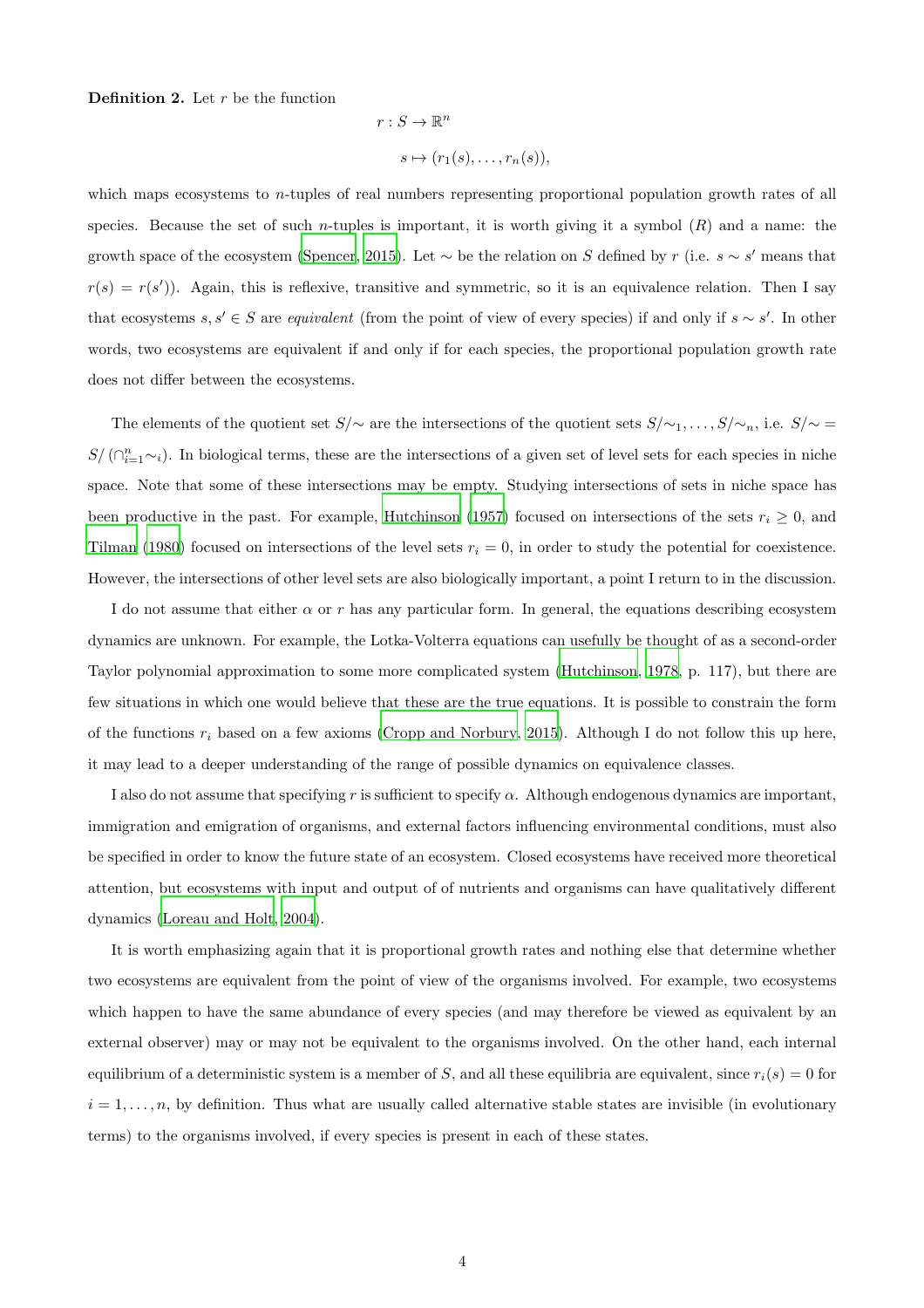## 3 The category of sets with endomaps

A category can be thought of as a set of objects  $A, B, C, \ldots$  and a set of arrows  $f, g, h, \ldots$ , such that:

- 1. Each arrow f has some object A as its domain (source) and some object B as its codomain (target);
- 2. There is an identity, consisting of an arrow  $1_A$  for each object A with domain and codomain A;
- 3. Any pair of arrows  $f, g$  such that the codomain of f is the domain of g can be composed to form a composite arrow  $g \circ f$  from the domain of f to the codomain of g;
- 4. Composition is associative, i.e.  $h \circ (g \circ f) = (h \circ g) \circ f;$
- 5. Composition satisfies the unit laws, that for arrows f with codomain B, and g with domain B,  $1_B \circ f = f$ and  $g \circ 1_B = g;$

[\(Lawvere and Schanuel](#page-11-7), [2009,](#page-11-7) p. 21).

For example, a set of ecosystems S with an endomap  $\alpha$  is an object in the category of sets with endomaps [\(Lawvere and Schanuel](#page-11-7), [2009,](#page-11-7) p. 136). An arrow f in this category from a set X with endomap  $\gamma$  to a set Y with endomap  $\delta$  must preserve the structure of the endomap, in the sense that it must satisfy

<span id="page-4-0"></span>
$$
f \circ \gamma = \delta \circ f. \tag{1}
$$

Intuitively, this means that we can either follow dynamics on  $X$  and then map the result to  $Y$ , or map to Y and then follow the corresponding dynamics of the result on Y. Thus the dynamical structure on X defined by the endomap  $\gamma$  is preserved in the structure on Y defined by the endomap  $\delta$ .

#### 4 Can dynamics on R have the same structure as dynamics on S?

Dynamics on  $S$  (visible to an external observer) induce dynamics on  $R$  (as experienced by organisms in the ecosystem). We want to know whether these dynamics have the same structure, in the sense of Equation [1.](#page-4-0) To answer this question, we must first attempt to specify an endomap  $\beta$  on R that describes these dynamics.

A natural choice for  $\beta$  is a map taking  $r(s)$  to  $(r \circ \alpha)(s)$  (the outcome of dynamics on ecosystems, mapped to R), if such a map exists. Thus, suppose that  $z \in r(S)$ . To get from  $z = r(s)$  to  $\beta(z) = (r \circ \alpha)(s)$ , we have to first go back to S, then apply  $\alpha$  and finally go from the result of this to R. The function r is not in general one-one. so it will not in general have a retraction  $\tilde{r}$  that undoes it in the sense that  $\tilde{r} \circ r = 1_S$  [\(Lawvere and Schanuel,](#page-11-7) [2009,](#page-11-7) p. 53). However, we can construct the function

$$
r': r(S) \to S
$$

$$
z \mapsto s^*,
$$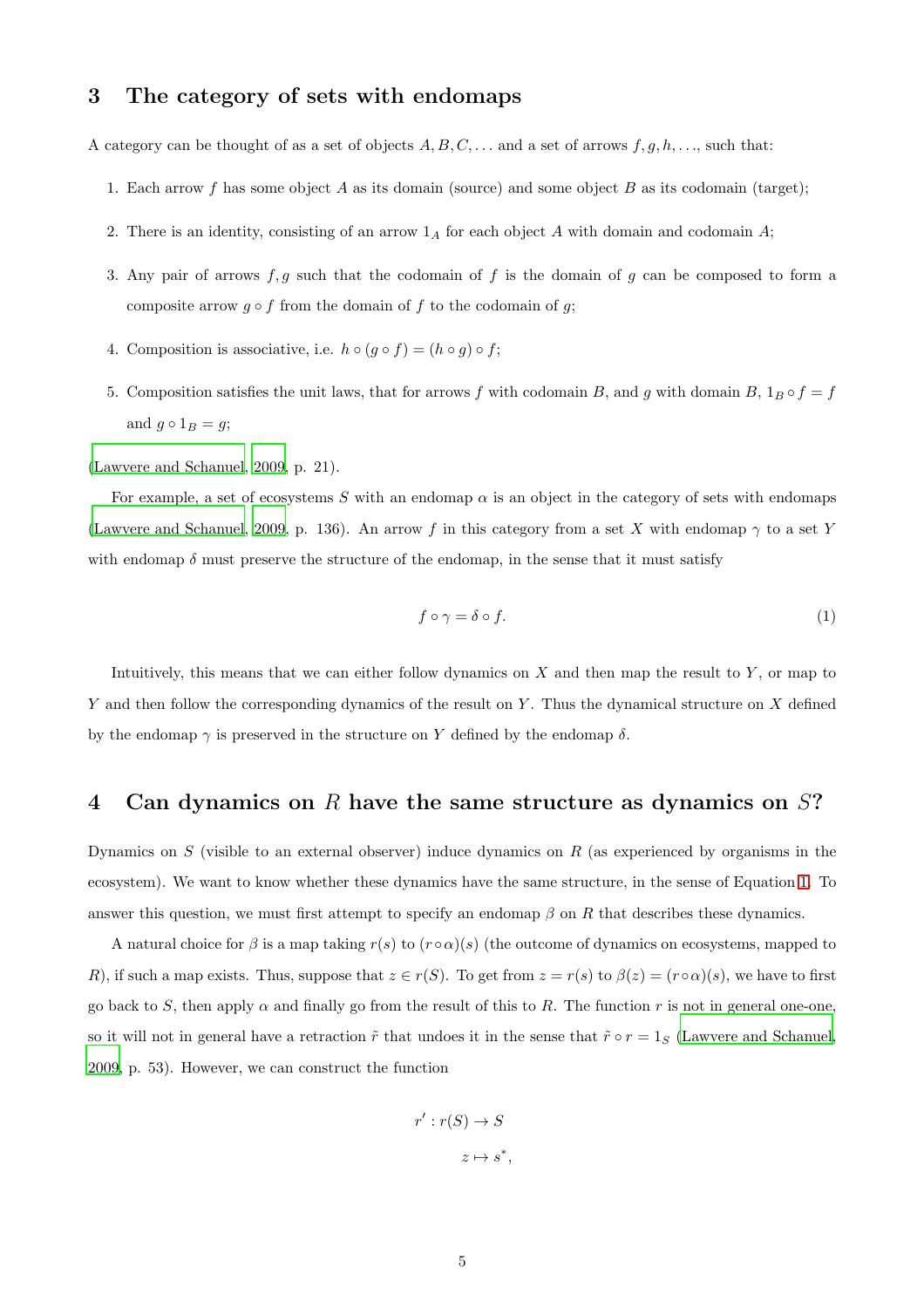where  $s^*$  is an arbitrary representative of the set  $\{s \in S : r(s) = z\}$ . Then if the function  $r \circ \alpha \circ r'$  exists, it is the natural choice for  $\beta$  on  $r(S)$ . For elements of R outside the image set of S under r, we can define  $\beta$  in an arbitrary way, say  $\beta = 1_R$ .

It is clear that we will not always be able to construct  $\beta$  in this way. In fact, if we cannot, then there is no endomap on R such that r is a structure-preserving map from  $S$  to  $R$ .

<span id="page-5-0"></span>**Theorem 1.** The map  $r : S \to R$  can be a structure-preserving map if and only if the endomap  $\alpha$  on S satisfies *the condition that*

$$
s \sim s' \implies \alpha(s) \sim \alpha(s') \quad \forall s, s' \in S. \tag{2}
$$

*Proof.* First, I show that if Condition [2](#page-5-0) holds, then the endomap  $\beta$  on R is structure-preserving. If the condition holds, then by the definition of  $\sim$ ,  $s \sim s' \implies (r \circ \alpha)(s) = (r \circ \alpha)(s')$ . Then

$$
\beta: R \to R
$$
  
\n
$$
z \mapsto \begin{cases}\n(r \circ \alpha)(s) & \text{if } z \in r(S), \\
z & \text{otherwise}\n\end{cases}
$$
\n(3)

is a valid endomap on  $R$  (because it has domain and codomain  $R$ , and associates a single element of its codomain with each element of its domain). It also satisfies  $r \circ \alpha = \beta \circ r$ , and is therefore structure-preserving.

Now, I show that if Condition [2](#page-5-0) does not hold, then there cannot be any endomap on R such that r is structure-preserving. Suppose that there exist  $s, s' \in S$  such that  $s \sim s'$ , but  $\alpha(s) \nsim \alpha(s')$ . Then by the definition of  $\sim$ ,  $r(s) = r(s')$ , but  $(r \circ \alpha)(s) \neq (r \circ \alpha)(s')$ . There cannot be any function  $\gamma$  that maps  $r(s) = r(s')$ to both  $(r \circ \alpha)(s)$  and  $(r \circ \alpha)(s') \neq (r \circ \alpha)(s)$  when these elements are distinct, and hence it is not possible to satisfy  $r \circ \alpha = \gamma \circ r$ .

I have shown that if Condition [2](#page-5-0) holds, then there is a natural choice of endomap  $\beta$  such that r is a structure-preserving map from  $S$  to  $R$ , and that if it does not hold, then there can be no such map.  $\Box$ 

Theorem [1](#page-5-0) makes intuitive sense. Condition [2](#page-5-0) says that for dynamics on the set of equivalence classes to preserve the structure in ecosystem dynamics, the ecosystem dynamics must not separate equivalence classes. For example, in Figure [2a](#page-15-0), the structure of  $\alpha$  can be preserved by r, because  $\alpha$  keeps members of equivalence classes together, while in Figure [2b](#page-15-0), the structure of  $\alpha$  cannot be preserved by r because s and s' are in the same equivalence class but are mapped by  $\alpha$  to different equivalence classes. Condition [2](#page-5-0) is somewhat analogous to the condition under which a function of a Markov chain will be Markovian [\(Burke and Rosenblatt, 1958\)](#page-11-11).

To find examples of endomaps  $\alpha$  satisfying Condition [2,](#page-5-0) I first construct a function  $\phi : S \to S$  such that  $s \sim s' \iff \phi(s) = \phi(s')$ .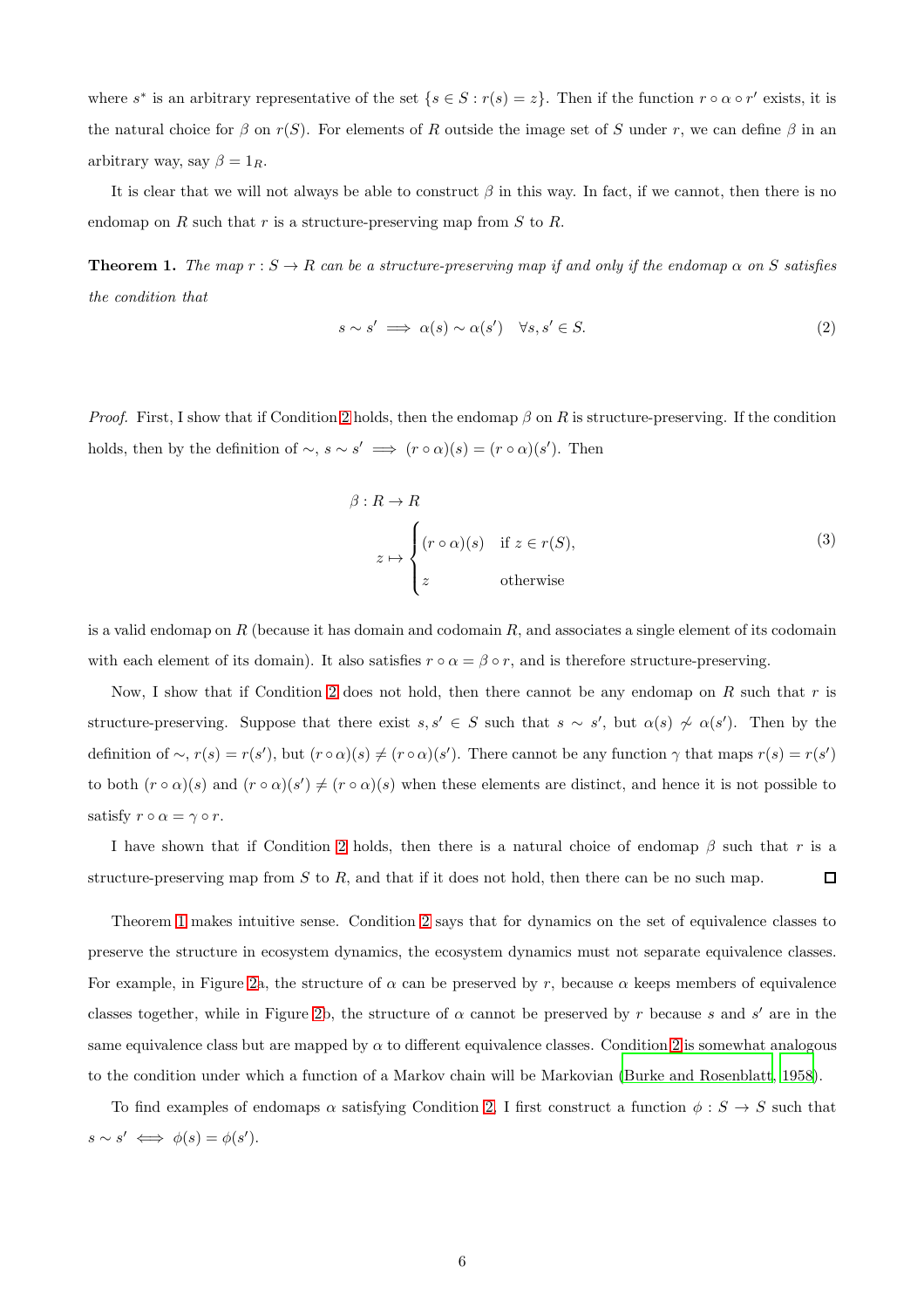**Lemma 1.** Let  $\phi$  be the function

$$
\phi: S \to S
$$
  

$$
s \mapsto s^* \text{ such that } s \sim s^*,
$$

*i.e.* s<sup>\*</sup> is any fixed representative of the equivalence class of s on S. Then  $s \sim s' \iff \phi(s) = \phi(s')$ .

*Proof.* If  $s \sim s'$ , then  $\phi(s) = \phi(s') = s^*$ . Conversely, if  $s \nsim s'$ , then  $\phi(s) = s^*$ , but  $\phi(s') \neq s^*$ , since an equivalence relation on S partitions S [\(Halmos, 1974,](#page-11-9) p. 28), so that  $s^*$  cannot be equivalent to both s and  $s'$ .  $\Box$ 

We can now rewrite Condition [2](#page-5-0) as

<span id="page-6-0"></span>
$$
\phi(s) = \phi(s') \implies (\phi \circ \alpha)(s) = (\phi \circ \alpha)(s') \quad \forall s, s' \in S. \tag{4}
$$

### 5 Classes of ecosystem dynamics

It is useful to distinguish three classes of ecosystem dynamics, based on whether and how Condition [4](#page-6-0) is satisfied:

- (a) Condition [4](#page-6-0) holds because  $\phi \circ \alpha = \phi$ , so r is a map in the category of sets with endomaps. Some of the possible ways this could occur are:
	- (i) If  $\alpha = 1_S$ , then  $\phi \circ \alpha = \phi$ , and Condition [4](#page-6-0) holds. This is the trivial case in which ecosystems never change.
	- (ii) Note that  $\phi$  is idempotent (i.e.  $\phi \circ \phi = \phi$ ), since  $(\phi \circ \phi)(s) = \phi(s^*) = s^* = \phi(s)$ , for any  $s \in S$ . Hence  $\alpha = \phi$  also satisfies Condition [4,](#page-6-0) and is not equal to 1<sub>S</sub>, provided that at least one equivalence class has more than one member. There is no obvious biological example of this case.
	- (iii) If resource levels change over time, but in such a way that  $r$  remains constant (as in Figure [1,](#page-14-0) dashed arrow), then  $\alpha \neq 1_S$ , but  $\phi \circ \alpha = \phi$ . This could in principle be achieved in a controlled laboratory system, but does not appear likely in nature.
	- (iv) Finally and most importantly, consider an infinite well-mixed space  $\Omega$ , and a set of species interacting only through resource depletion and production of waste products. The proportional growth rate of each species depends on physicochemical variables y and will not in general be zero. Thus in a closed system, we expect abundances x to change over time, so  $\alpha \neq 1_S$ . Furthermore, because  $\Omega$  is infinite and well-mixed, y does not change over time, so proportional growth rates do not change over time and the abundance of each species grows or declines exponentially. Thus in this case, ecosystems change, while remaining in the same equivalence class, and Condition [4](#page-6-0) is satisfied. This Malthusian situation is an important starting point for theory, analogous to the role of a body with no forces acting on it in physics [\(Ginzburg](#page-11-5), [1986\)](#page-11-5). In the real world, a similar situation can be realized in a chemostat in which the ecosystem is open and proportional population growth rates are constant but not necessarily zero, while abundances in the system do not change.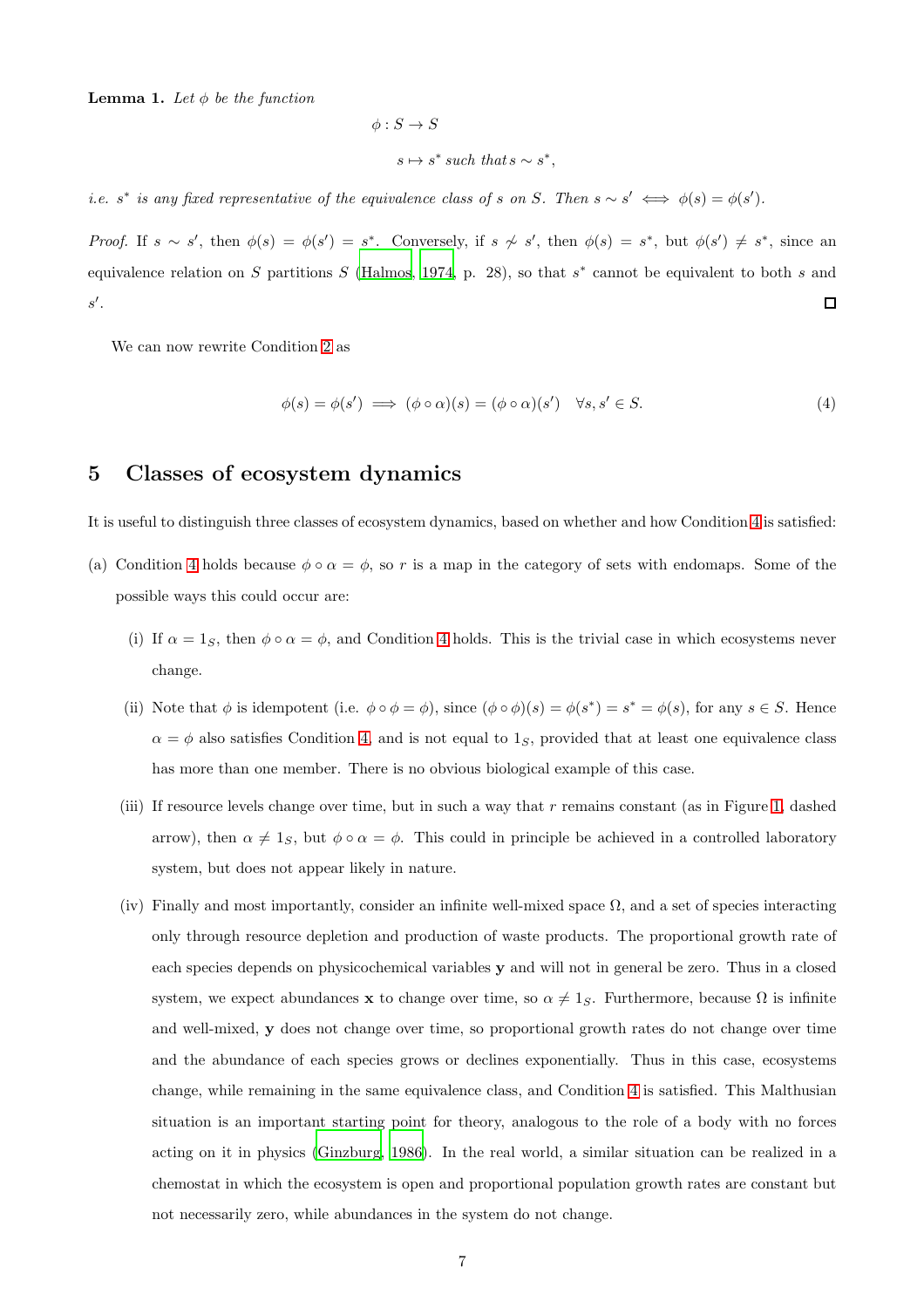- (b) Condition [4](#page-6-0) holds even though  $\phi \circ \alpha \neq \phi$ . In other words, ecosystems change equivalence class over time, but these dynamics keep members of the same equivalence class together, so that  $r$  is a map in the category of sets with endomaps. There are several possible examples.
	- (i) Suppose that r depends on s only as a one-one function of a single physicochemical variable  $y$ , and that changes in abundances  $x$  do not affect y. Then each equivalence class of S contains ecosystems with a single value of y, but potentially differing in  $x$ . Changes in y will lead to dynamics among equivalence classes, but the members of an equivalence class will stay together. In idealized stream or soil ecosystems,  $y$  could represent detritus, and  $x$  detritivores with pure donor-controlled dynamics [\(Pimm, 1982,](#page-12-6) p. 136), with change over time caused by variation in input and output of the resource. Alternatively, y could be an environmental variable whose effects dominate all other variables, with change over time caused by extrinsic environmental variability.
	- (ii) Suppose that proportional population growth rates in a closed system depend only on x through the relative abundances  $\rho = \left(\sum_{i=1}^n x_i\right)^{-1} \mathbf{x}$ . Let  $\psi$  be a function from  $\mathbb{S}^{n-1} \times \mathbb{R}_{\geq 0}$  (where the simplex  $\mathbb{S}^{n-1}$  contains the relative abundances, and  $\mathbb{R}_{\geq 0}$  contains a time difference) to  $\mathbb{R}^n$ . Then for some time interval  $\Delta t$ , ecosystem dynamics  $\alpha$  are given by

$$
\alpha: S \to S,
$$
  

$$
(\Omega, \mathbf{x}, \mathbf{y}) \mapsto (\Omega, \mathbf{x} \odot \boldsymbol{\psi}(\boldsymbol{\rho}, \Delta t), \mathbf{y}),
$$

where ⊙ denotes the elementwise (Hadamard) product. Hence for any given set of relative abundances  $\rho$ , all ecosystems with abundances of the form  $c\rho$  for some positive number c map to ecosystems with abundances of the form  $c\mathbf{x} \odot \boldsymbol{\psi}(\boldsymbol{\rho}, \Delta t)$ . Also, for each species i,

$$
r_i(s) = \lim_{\Delta t \to 0} \frac{\psi_i(\boldsymbol{\rho}, \Delta t) - 1}{\Delta t},
$$

which depends on **x** only through  $\rho$ . Thus all ecosystems with abundances of the form  $c\rho$ , for fixed  $\rho$ , will be in an equivalence class, and will be mapped to the same new equivalence class by  $\alpha$ . Ecosystems of this kind have purely frequency-dependent dynamics, implicitly assumed in models based only on relative abundances. [Arditi and Ginzburg \(2012](#page-11-12), section 6.1) argue that this kind of scaling invariance may be a desirable property. Frequency dependence is certainly possible (e.g. [Hutchinson, 1978,](#page-11-4) pp. 134-135), and is sometimes likely to be important. For example, if space is limiting, and all the available space is always filled, frequency dependence may be the dominant way in which abundances affect proportional population growth rates.

(c) In most cases, Condition [4](#page-6-0) will not be satisfied, and so r will not be a map in the category of sets with endomaps. For example, consider a closed ecosystem containing a single species of phytoplankton with abundance x, whose proportional population growth rate  $(1/x)(dx/dt)$  depends on the concentrations of nitrogen  $(N)$  and phosphorus  $(P)$ , which are used during growth but not recycled. A simple model for such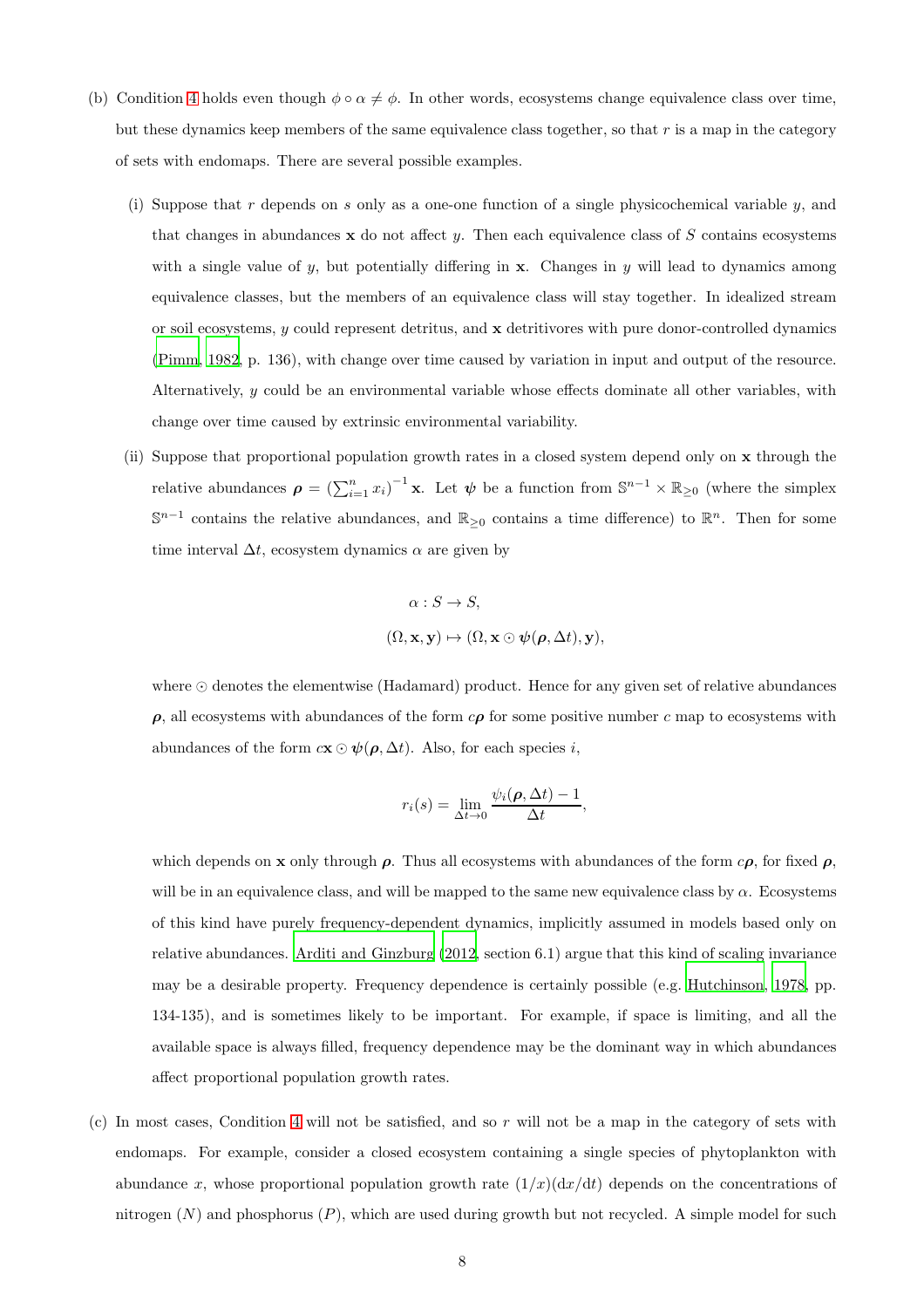an ecosystem, from [Maguire \(1973\)](#page-12-1), is

<span id="page-8-0"></span>
$$
\begin{aligned}\n\frac{\mathrm{d}x}{\mathrm{d}t} &= x \left( r_{\text{max}} - \sqrt{a(N - N^*)^2 + b(P - P^*)^2} \right), \\
\frac{\mathrm{d}N}{\mathrm{d}t} &= -c \frac{\mathrm{d}x}{\mathrm{d}t}, \\
\frac{\mathrm{d}P}{\mathrm{d}t} &= -d \frac{\mathrm{d}x}{\mathrm{d}t},\n\end{aligned} \tag{5}
$$

where  $r_{\text{max}}$  is the maximum possible proportional population growth rate, attained at optimum concentrations  $N^*, P^*$  of nitrogen and phosphorus respectively, parameters a and b determine how quickly proportional population growth rate declines as nitrogen and phosphorus concentrations, respectively, are moved away from the optimum, and  $c, d$  are quantities of nitrogen and phosphorus needed to produce a unit of biomass, respectively. The space  $\Omega$  is not explicitly defined, but  $s = \{\Omega, x, N, P\}$  is an ecosystem. Consider the map  $\alpha$  defined by

$$
\alpha: S \to S,
$$
  

$$
\{\Omega, x_0, N_0, P_0\} \mapsto \{\Omega, x(1), N(1), P(1)\},\
$$

where  $x_0$ ,  $N_0$ ,  $P_0$  are initial values, and  $x(1)$ ,  $N(1)$ ,  $P(1)$  are solutions of Equation [5](#page-8-0) after one unit of time. Applying this map to some of the ecosystems in the equivalence class  $\{s \in S : r(s) = 1\}$  (Figure [3,](#page-16-0) bold black line) gives sets of ecosystems (Figure [3,](#page-16-0) black lines: each line corresponds to a different value of  $x_0$ ) which cut contours of proportional population growth rate (Figure [3,](#page-16-0) grey lines) and thus separate equivalence classes.

### 6 Discussion

I argued above that two ecosystems are equivalent if and only if for each species, the proportional population growth rate does not differ between the ecosystems. Much of community ecology is devoted to searching for patterns in variables such as species abundances or relative abundances, measures of diversity and measures of complexity. A consequence of my argument is that such activities will not lead to a deeper understanding of how organisms experience ecosystems. Instead, it may be more productive to search for patterns in proportional population growth rates.

Alternative stable states provide a good example of the consequences of this change of viewpoint. Determining whether a set of ecosystems has alternative stable states is a challenging problem [\(Petraitis, 2013](#page-12-7)). However, if these states contain the same set of species, they are all equivalent to the organisms involved. The distinctive feature of alternative stable states is that the equivalence class in which all species have zero proportional population growth rate consists of more than one disjoint subset. Generalizing, it appears likely that when some species have nonzero proportional population growth rates, there will also exist equivalence classes consisting of more than one disjoint subset. For example, if the level sets of proportional population growth rates for two species are ellipsoids in niche space, then their intersection may consist of a pair of disjoint lower-dimensional ellipsoids. Roughly ellipsoidal level sets are expected if the axes of niche space include interactive resources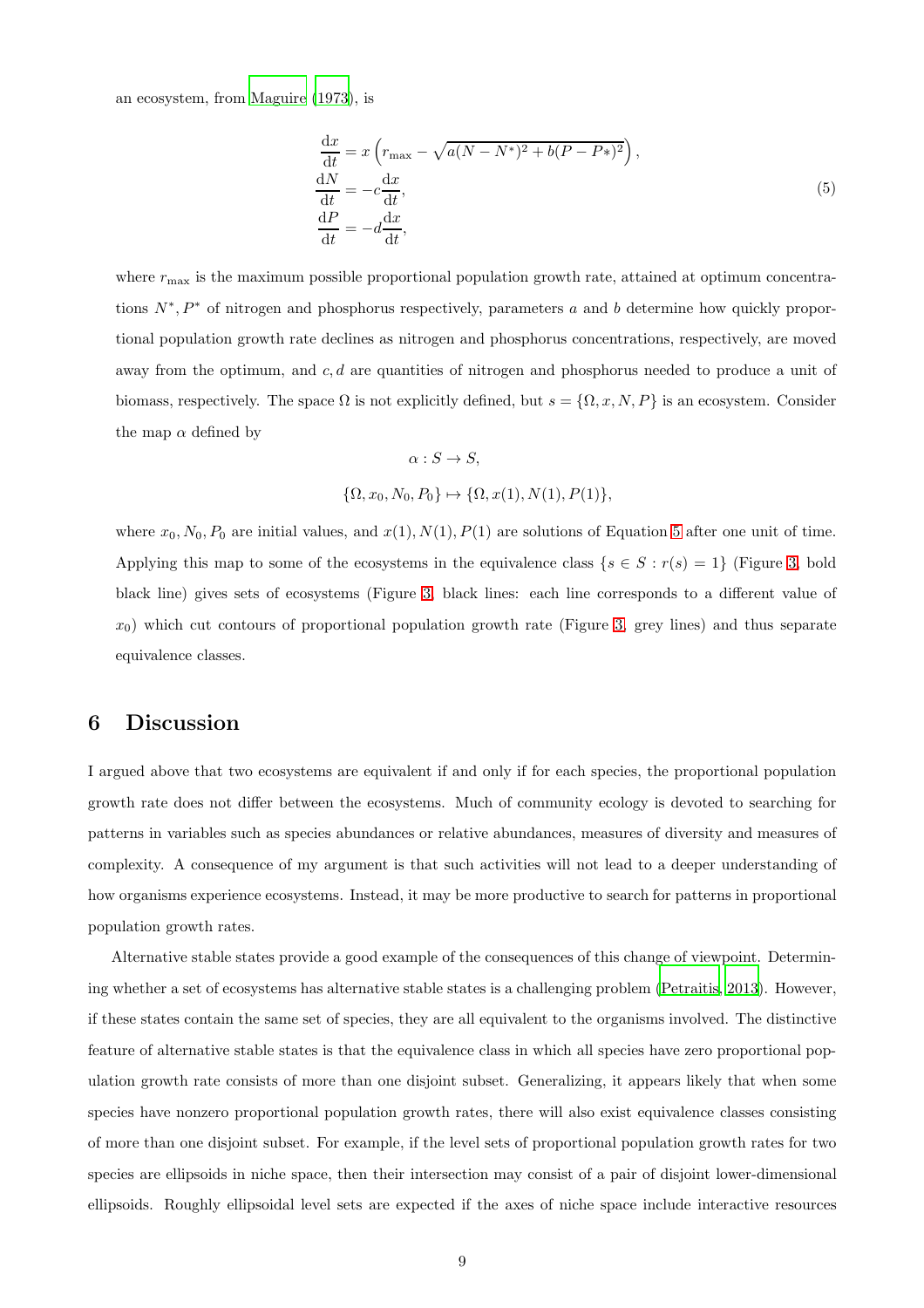[\(Tilman](#page-12-2), [1980\)](#page-12-2), for which each species has a finite optimum value. This is not an outlandish biological situation. Thus, equivalence classes consisting of disjoint sets of ecosystems with quite different physicochemical properties are plausible. This has been recognized, at least implicitly, in discussions of the "double zero problem". It has been claimed that shared absence of a species arising from an unsuitable environment does not provide useful information about ecosystem similarity because the environment may be unsuitable in different ways in different ecosystems (e.g. [Legendre and Legendre](#page-11-1), [2012,](#page-11-1) pp. 271-272). This is taking the view of an external observer who measures physicochemical conditions, rather than an organism in the ecosystem.

It is unlikely that two real ecosystems will ever be exactly equivalent. In empirical work, it may therefore be useful to measure how far two ecosystems are from being equivalent. This is analogous to the common approach of measuring dissimilarity between ecosystems [\(Legendre and Legendre, 2012,](#page-11-1) chapter 7), but from the point of view of the organisms involved. What properties should be possessed by a measure of how far from equivalence two ecosystems  $s_1, s_2$  are? Let  $d(s_1, s_2)$  be such a measure. Convention suggests that we should have  $d(s_1, s_2) \geq 0$  for all  $s_1, s_2 \in S$ . It will usually be sensible to require that  $d(s_1, s_2) = 0$  if and only if  $r(s_1) = r(s_2)$  (i.e. the two ecosystems are equivalent). There is in general no reason to privilege one ecosystem over another, so it is natural to require that  $d(s_1, s_2) = d(s_2, s_1)$ . A measure with all these properties is a semimetric [\(Legendre and Legendre](#page-11-1), [2012,](#page-11-1) p. 295). There are many measures with these properties, of which the most obvious is Euclidean distance, which also satisfies the triangle inequality, and is therefore a metric [\(Sutherland](#page-12-8), [2009,](#page-12-8) p. 39): this last property may not be necessary, but is at worst harmless, and is often useful. Once a suitable measure has been chosen, popular activities such as ordination [\(Legendre and Legendre, 2012,](#page-11-1) chapter 9) can be done from the point of view of organisms, rather than that of an external observer. It may be useful to think of this measure as describing dissimilarity in niche space, as well as in growth space.

Given that the state  $r(s)$  of an ecosystem (the *n*-tuple of proportional population growth rates for all the species it contains) is typically high-dimensional, it is natural to ask whether it can be summarized. Any function of  $r(s)$  is invariant under dynamics within an equivalence class, and might therefore be considered as a summary of ecosystem state. In contrast, anything which is not a function of  $r(s)$  will separate measures of the same equivalence class, and is therefore not a summary of ecosystem state. Many commonly-used measures of "rate of succession" such as Euclidean distances, Bray-Curtis distances and chi-square distances among relative abundances, reviewed in [Spencer \(2015,](#page-12-4) Appendix B), are not measures of ecosystem state, because they can take more than one value for the same value of  $r(s)$ , and therefore split up equivalence classes. As a first example of something that is a valid summary of ecosystem state, proportional population growth rates are likely to be unknown for most species in an ecosystem. In practice, it will be necessary to work with the m-tuple of proportional population growth rates that are known, where  $m < n$ . Since this is a function of  $r(s)$ , it is a summary of ecosystem state. As a second example, the Living Planet Index [\(Loh et al., 2005\)](#page-12-9), which is closely related to the mean of the elements of  $r(s)$ , and the shape change measure proposed by [Spencer \(2015\)](#page-12-4), which is the sample standard deviation of the elements of  $r(s)$ , are both scalar summaries of ecosystem state (although they were both originally presented as measures of change in ecosystem state). However, two ecosystems with the same value of one of these functions may not be equivalent from the point of view of any species. For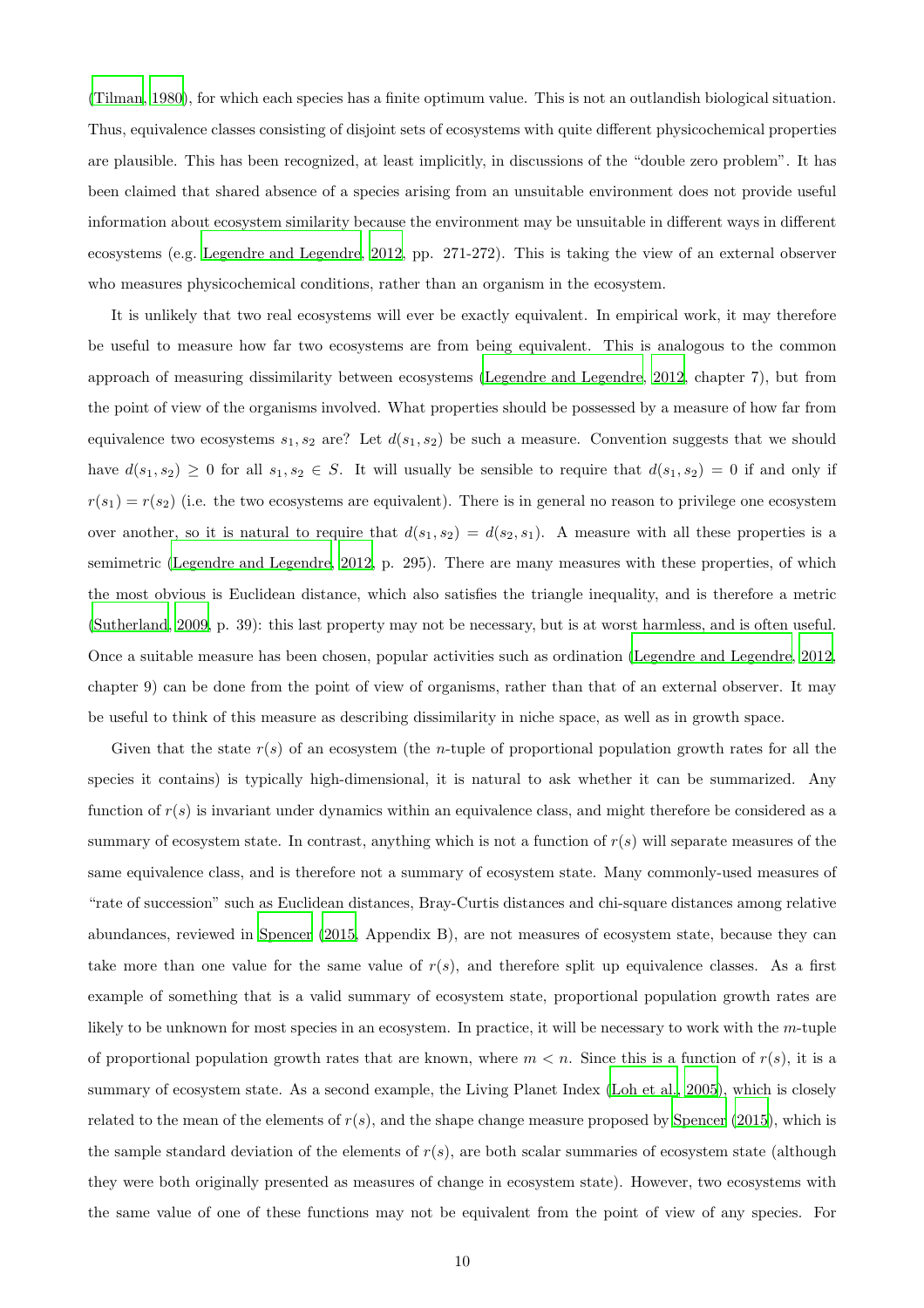example, two ecosystems may have the same mean of  $r(s)$ , even though the proportional population growth rates may differ between the ecosystems for every species. Thus, one could only claim equivalence from the point of view of a typical species, or a species chosen at random. This change in viewpoint from particular to aggregate properties demands a justification which is currently lacking, in the same way that studying biodiversity per se (an aggregate property) rather than the particular species in an ecosystem (each contributing to the aggregate property) demands a justification [\(Maier](#page-12-10), [2012,](#page-12-10) pp. 75-76). There might be situations in conservation biology where the justification could be a "veil of ignorance" argument, similar to that used to agree principles of justice via the hypothetical situation in which individuals do not know their place in society [\(Rawls](#page-12-11), [1999,](#page-12-11) p. 118). For example, an external observer might believe that species differ in their importance, even though the importances were unknown. In such a case, studying a typical species might be sensible. As far as I know, such arguments have not been developed in detail.

The structural difference between dynamics on equivalence classes of ecosystems and the dynamics of ecosystems has important consequences for the processes that generate repeatable patterns at the ecosystem level. An influential, if controversial, idea in ecosystem ecology is that ecosystems are shaped by natural selection on the ability to capture energy [\(Lotka, 1922\)](#page-12-12). Lotka's argument relies on the assumption that increased energy capture increases proportional population growth rate, and can therefore be subject to natural selection. Lotka proposed that such selection on energy capture leads to maximization of biomass and energy flow at the ecosystem level. However, variation within equivalence classes is invisible to natural selection, but visible to an external observer. Thus, natural selection cannot act on variation in ecosystem properties within equivalence classes. In the abstract language of [Rosen \(1978,](#page-12-3) p. 66), ecosystem dynamics are in general incompatible with the equivalence classes of ecosystems, and will thus appear acausal to an organism in the ecosystem. I argued above that equivalence classes may be disjoint, containing ecosystems with quite different physicochemical properties. If there are regularities at the ecosystem level, either they must be at the level of equivalence classes, or they must be generated by some mechanism other than natural selection. Stability selection is one such mechanism [\(Borrelli et al., 2015](#page-11-6)). Stability selection acts "without 'seeing' the local environment" [\(Damuth and Ginzburg,](#page-11-13) [2018\)](#page-11-13), or in other words, it does not act via proportional population growth rates. It is therefore unlinked from the equivalence classes of an ecosystem, and may have the potential to generate regularities even within equivalence classes.

In conclusion, I distinguish between the view of ecosystems taken by an external observer, with the ability to study whatever they like, and an organism in an ecosystem, for whom only proportional population growth rates are visible. This distinction leads to major differences in the approach that should be taken to comparative studies of ecosystems, suggests open questions about how to summarize the state of an ecosystem, and clarifies the limits on the ability of natural selection to act on ecosystem structure.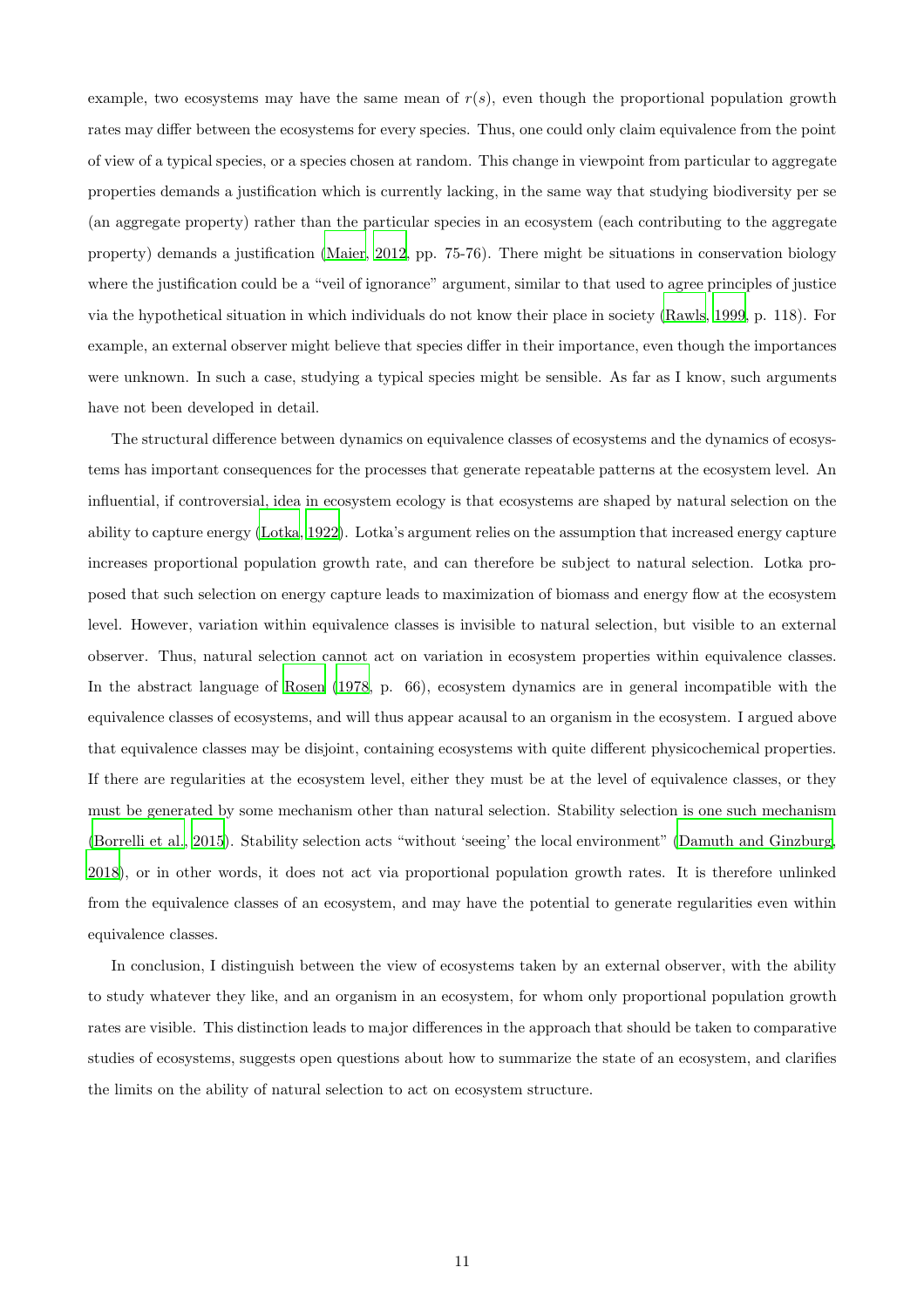## Acknowledgements

This work was funded by NERC grant NE/K00297X/1. I am grateful to Lev Ginzburg and Kevin Gross for thoughtful comments on an earlier version of this work.

## References

- <span id="page-11-12"></span>Arditi, R. and Ginzburg, L. R. (2012). *How species interact: altering the standard view on trophic ecology*. Oxford University Press, Oxford.
- <span id="page-11-6"></span>Borrelli, J. J., Allesina, S., Amarasekare, P., Arditi, R., Chase, I., Damuth, J., Hold, R. D., Logofet, D. O., Novak, M., Rohr, R. P., Rossberg, A. G., Spencer, M., Tran, J. K., and Ginzburg, L. R. (2015). Selection on stability across ecological scales. *Trends in Ecology and Evolution*, 30:417–425.
- <span id="page-11-11"></span>Burke, C. J. and Rosenblatt, M. (1958). A Markovian function of a Markov chain. *Annals of Mathematical Statistics*, 29:1112–1122.
- <span id="page-11-10"></span>Cropp, R. A. and Norbury, J. (2015). Population interactions in ecology: a rule-based approach to modeling ecosystems in a mass-conserving framework. *SIAM Review*, 57:437–465.
- <span id="page-11-13"></span>Damuth, J. and Ginzburg, L. R. (2018). *Non-adaptive selection*. University of Chicago Press, Chicago. In preparation.
- <span id="page-11-8"></span>Drake, J. M. and Richards, R. L. (2017). Estimating environmental suitability. *bioRxiv preprint*, http://dx.doi.org/10.1101/109041.
- <span id="page-11-0"></span>Ginzburg, L. R. (1983). *Theory of natural selection and population growth*. Benjamin/Cummings, Menlo Park.
- <span id="page-11-5"></span>Ginzburg, L. R. (1986). The theory of population dynamics: I. Back to first principles. *Journal of Theoretical Biology*, 122:385–399.
- <span id="page-11-9"></span>Halmos, P. R. (1974). *Naive set theory*. Springer-Verlag, New York.
- <span id="page-11-3"></span>Hutchinson, G. E. (1957). Concluding remarks. *Cold Spring Harbor Symposia on Quantitative Biology*, 22:415– 427.
- <span id="page-11-4"></span>Hutchinson, G. E. (1978). *An introduction to population ecology*. Yale University Press, New Haven.
- <span id="page-11-2"></span>Jost, L. (2006). Entropy and diversity. *Oikos*, 113:363–375.
- <span id="page-11-7"></span>Lawvere, F. W. and Schanuel, S. H. (2009). *Conceptual mathematics: a first introduction to categories*. Cambridge University Press, Cambridge, second edition.
- <span id="page-11-1"></span>Legendre, P. and Legendre, L. (2012). *Numerical Ecology*. Elsevier, Amsterdam, third English edition.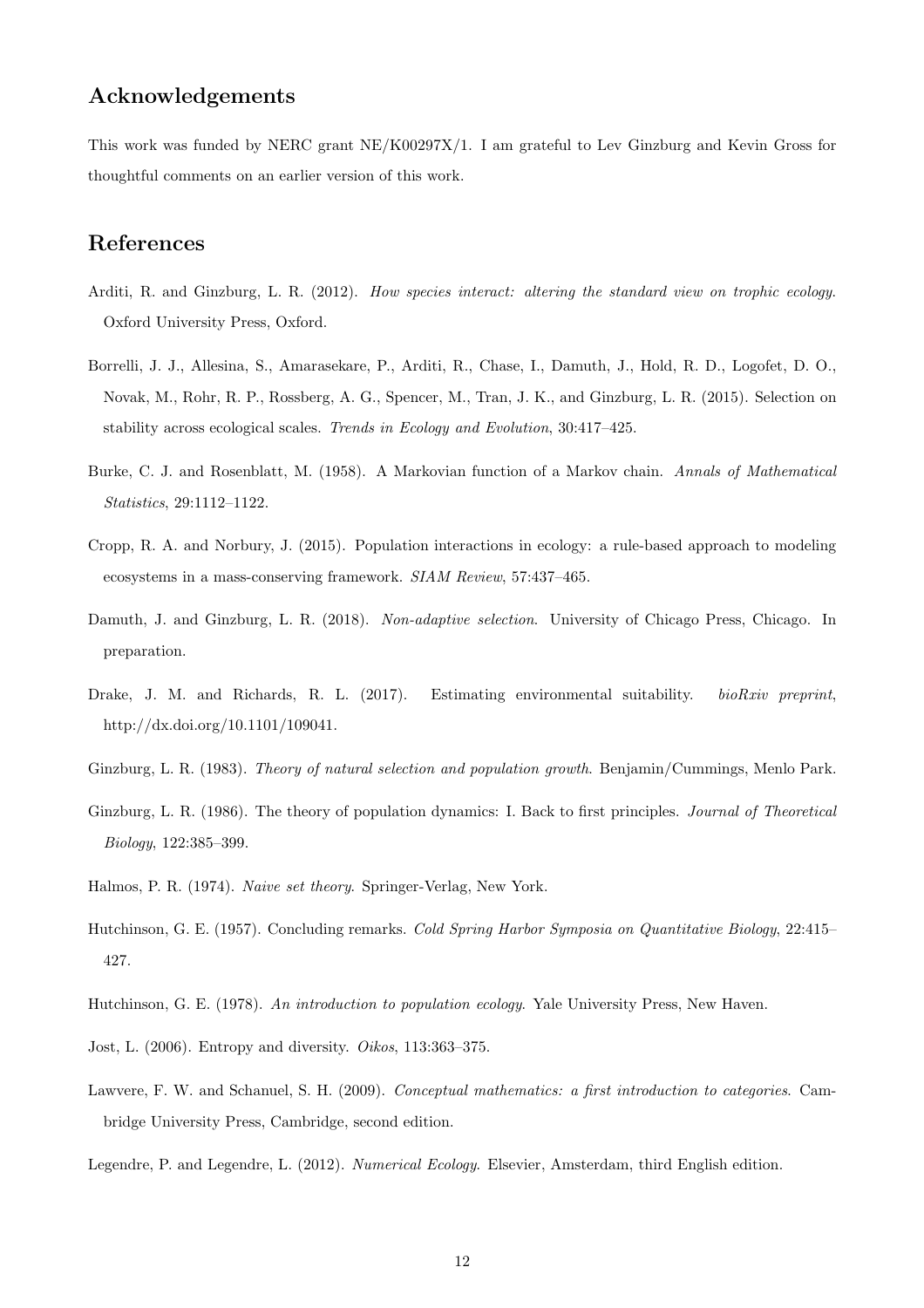- <span id="page-12-9"></span>Loh, J., Green, R. E., Ricketts, T., Lamoreux, J., Jenkins, M., Kapos, V., and Randers, J. (2005). The Living Planet Index: using species population time series to track trends in biodiversity. *Philosophical Transactions of the Royal Society B*, 360:289–295.
- <span id="page-12-5"></span>Loreau, M. and Holt, R. D. (2004). Spatial flows and the regulation of ecosystems. *American Naturalist*, 163:606–615.
- <span id="page-12-12"></span>Lotka, A. J. (1922). Contribution to the energetics of evolution. *Proceedings of the National Academy of Sciences of the United States of America*, 8:147–151.
- <span id="page-12-1"></span>Maguire, Jr., B. (1973). Niche response structure and the analytical potentials of its relationship to the habitat. *American Naturalist*, 107:213–246.
- <span id="page-12-10"></span>Maier, D. S. (2012). *What's so good about biodiversity?* Springer, Dordrecht.
- <span id="page-12-7"></span>Petraitis, P. (2013). *Multiple stable states in natural ecosystems*. Oxford University Press, Oxford.
- <span id="page-12-6"></span>Pimm, S. L. (1982). *Food webs*. Chapman & Hall, London.
- <span id="page-12-11"></span>Rawls, J. (1999). *A theory of justice*. Belknap Press, Cambridge, Massachusetts, revised edition.
- <span id="page-12-3"></span>Rosen, R. (1978). *Fundamentals of measurement and representation of natural systems*. North-Holland, New York.
- <span id="page-12-4"></span>Spencer, M. (2015). Size change, shape change, and the growth space of a community. *Journal of Theoretical Biology*, 369:23–41.
- <span id="page-12-8"></span>Sutherland, W. A. (2009). *Introduction to metric and topological spaces*. Oxford University Press, Oxford, second edition.
- <span id="page-12-2"></span>Tilman, D. (1980). Resources: a graphical-mechanistic approach to competition and predation. *American Naturalist*, 116:362–393.
- <span id="page-12-0"></span>Ulanowicz, R. E. (1986). *Growth and development: ecosystems phenomenology*. toExcel, San Jose.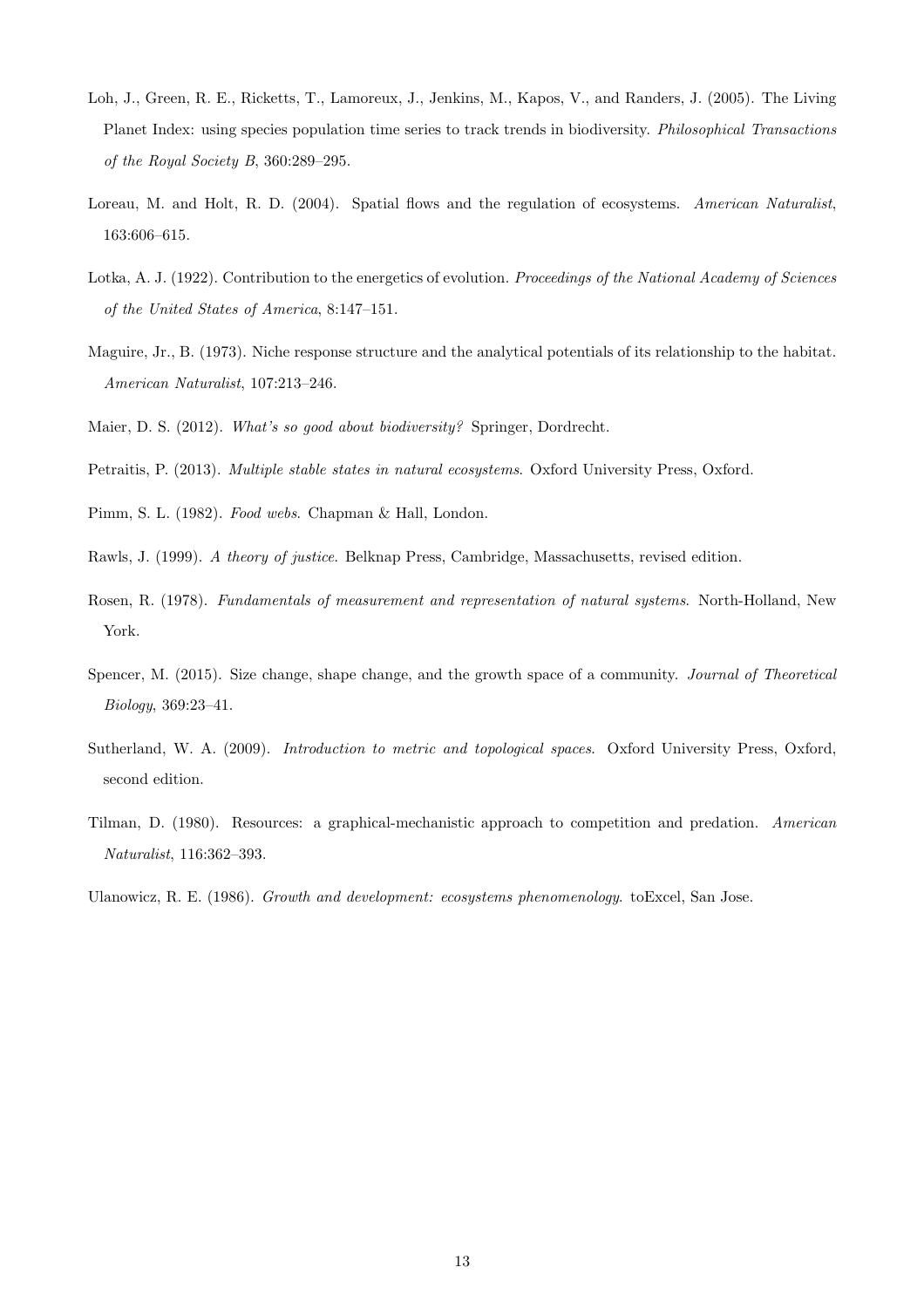## Figure legends

Figure [1.](#page-14-0) Movement through a two-dimensional niche space, with axes representing resources  $y_1$ ,  $y_2$ . Grey lines: level sets of equal proportional population growth rate. Solid arrow: movement of the type considered by [Maguire \(1973\)](#page-12-1) and [Tilman \(1980\)](#page-12-2). Dashed arrow: movement within a level set.

Figure [2.](#page-15-0) Examples of endomaps  $\alpha$  on a set of ecosystems S for which r is (a) or is not (b) a map in the category of sets with endomaps. In each case, the horizontal divisions in S represent equivalence classes, with all points in a class mapped by  $r$  to the same point in growth space  $R$ .

Figure [3.](#page-16-0) An ecosystem model in which the map  $\alpha$  does not preserve equivalence classes. The x- and y-axes are concentrations of nitrogen  $(N)$  and phosphorus  $(P)$  in arbitrary units, and define a two-dimensional niche space. Grey lines are contours of constant  $r$  (level sets in niche space). The bold black line is the contour  $r = 1$ . Thin black lines are some of the values to which the contour  $r = 1$  is mapped after one unit of time by Equation [5](#page-8-0) (each line represents a different initial abundance  $x_0$ , between 0 to 5). Solutions obtained numerically. Parameter values:  $r_{\text{max}} = 10, N^* = 20, P^* = 0.2, a = 1, b = 1 \times 10^4, c = 6, d = 0.12$ .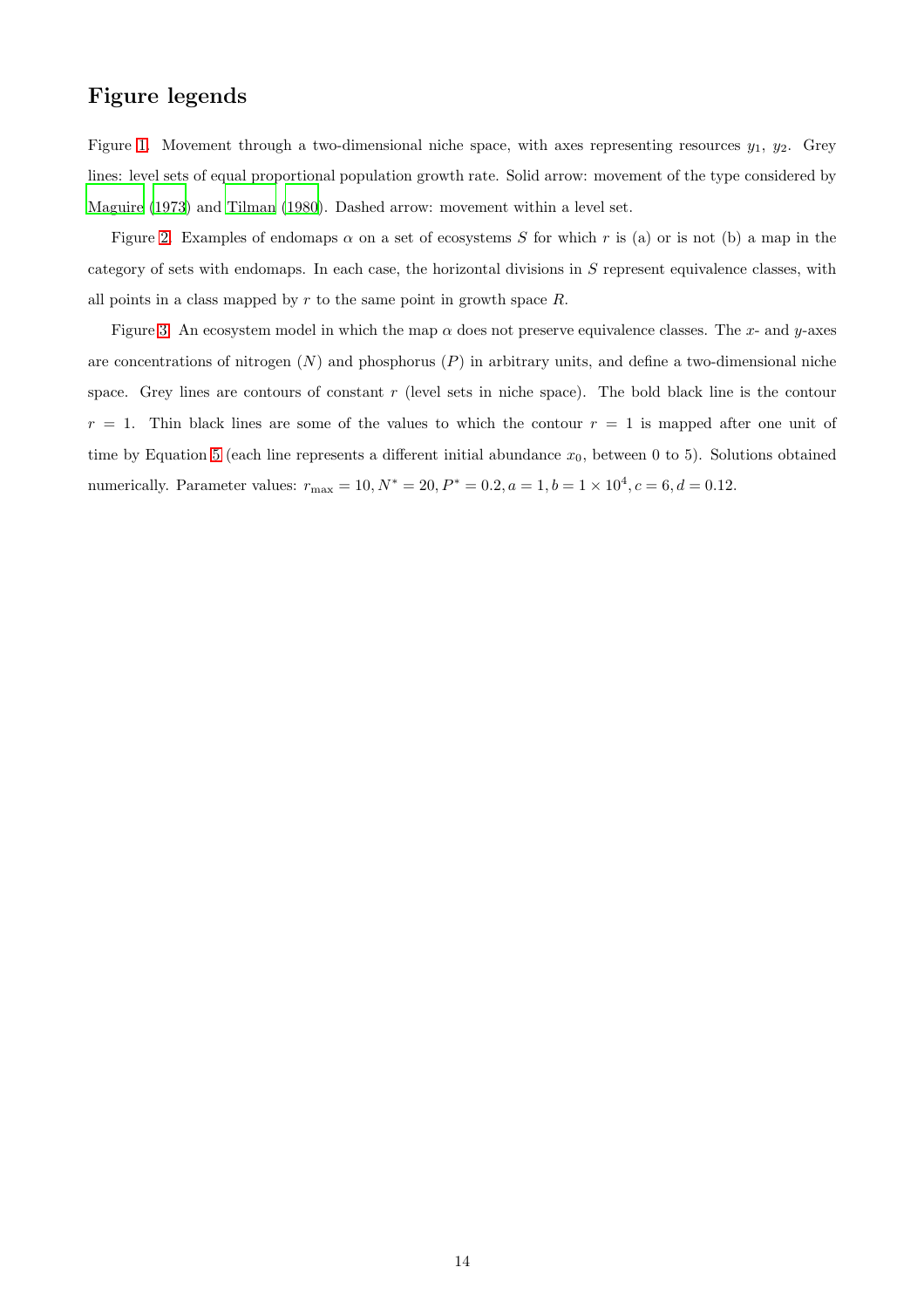

<span id="page-14-0"></span>Figure 1: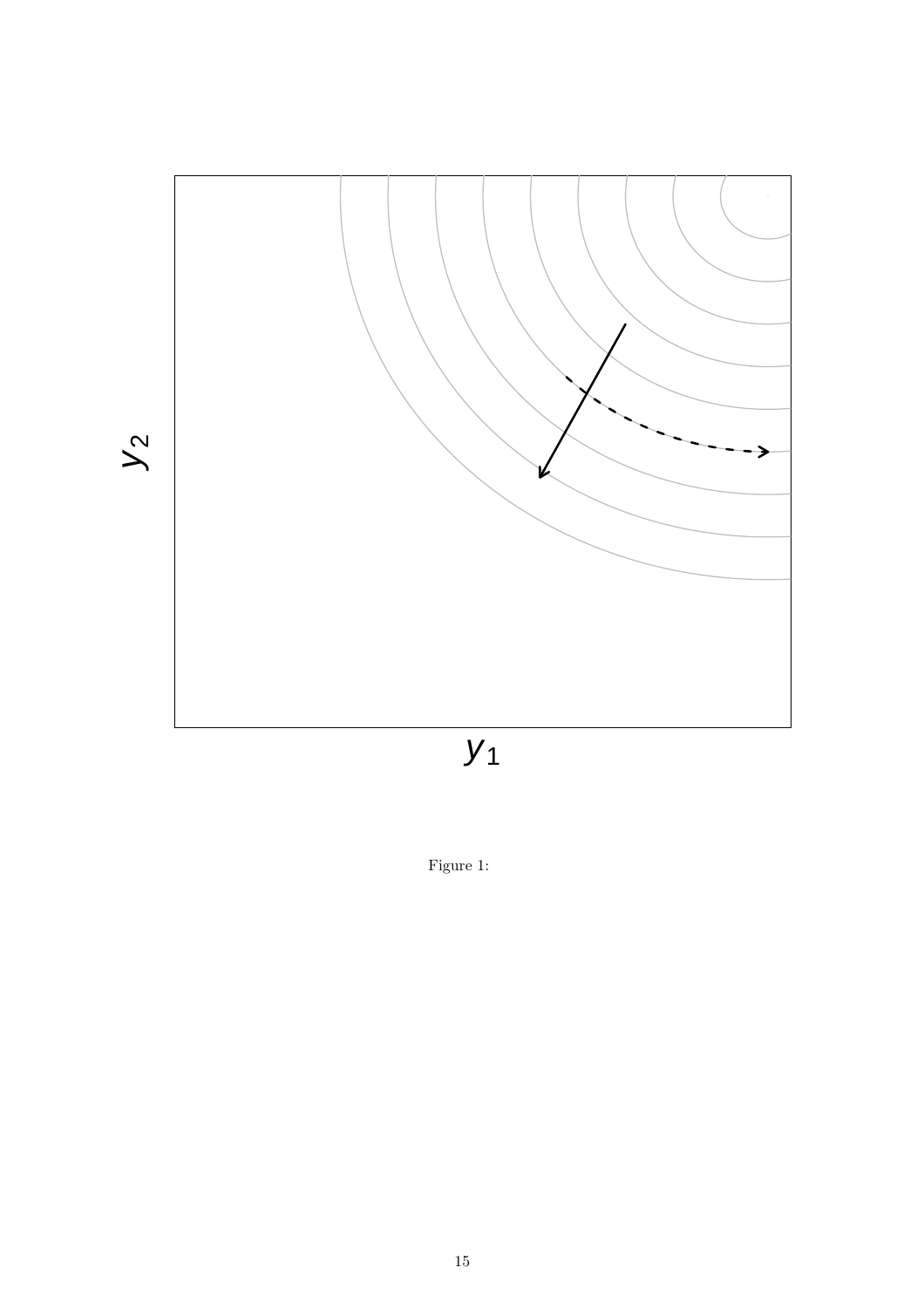



<span id="page-15-0"></span>Figure 2: